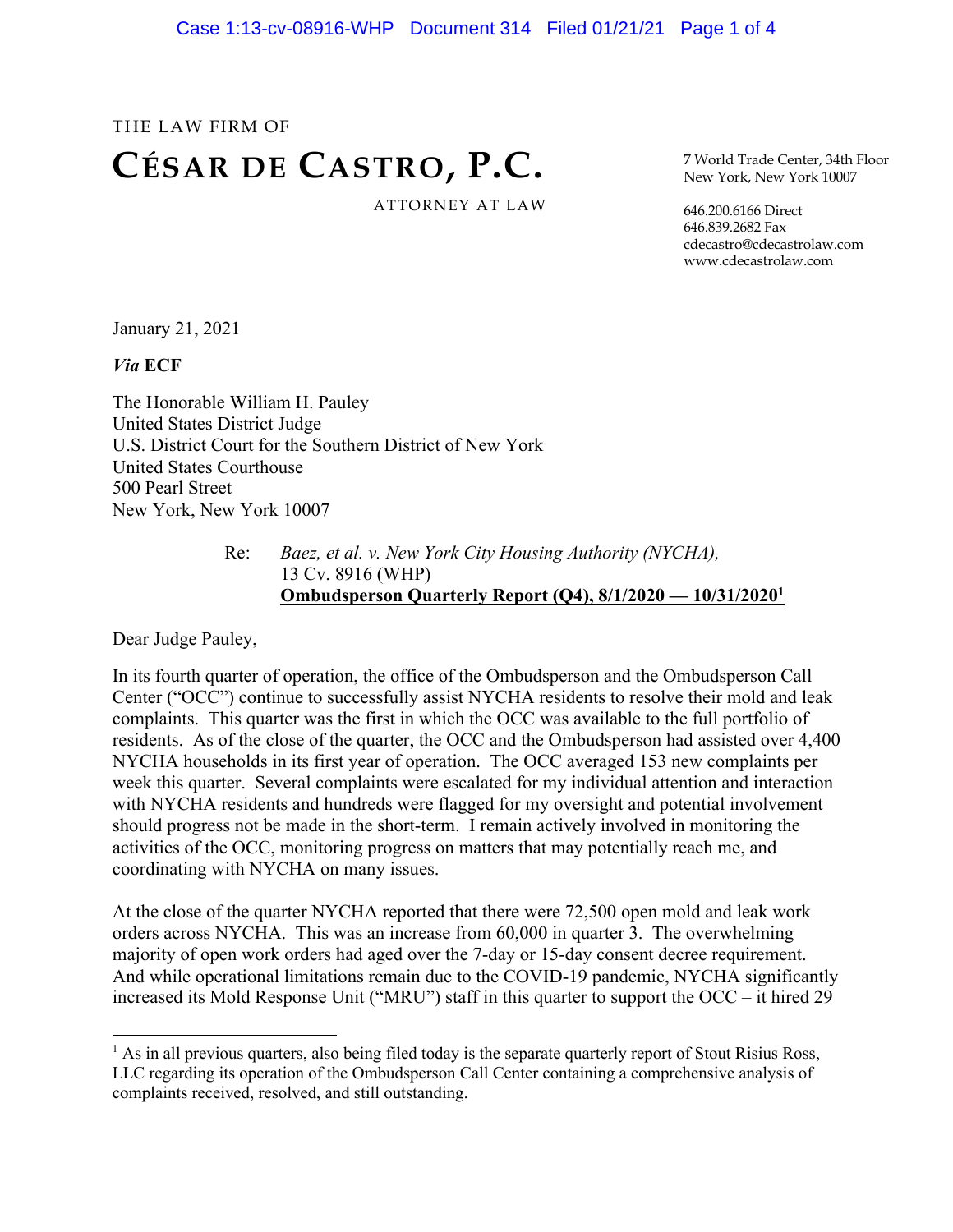of 30 Resident Coordinator Associates ("RCA"s). This increase in the necessary MRU staff should make a significant difference in responsiveness to OCC tickets in quarter 5 given the resident communication and coordination challenges NYCHA faced in the past. Many of the newly onboarded RCAs were not assigned to cases in the quarter due to training, and those that were, had a significant caseload. Hopefully in quarter 5 the RCAs will gain enough experience and have more manageable caseloads such that they can significantly decrease the extraordinary amounts of resident follow-up calls the OCC has been required to make in order to obtain basic information to respond to resident questions and follow-up requests. I am hopeful that these new RCA hires will make a significant impact on NYCHA's responsiveness to open OCC complaints and avoid the need to escalate, for my adjudication, non-complex resident complaints such as scheduling or missed appointments.

Even with the increased numbers of complaints to the OCC, it appears that a significant portion of NYCHA residents are still unaware of the OCC's existence or how it can assist them with their unresolved mold and leak complaints. In this quarter, NYCHA engaged in social media outreach efforts regarding the OCC. While important for maintaining awareness about the OCC, these social media posts did not appear to be particularly impactful. Separate from NYCHA, in October 2020, I participated in a virtual information session organized by Metro IAF attended by approximately 200 people. Many attendees reported that they had not previously known about the OCC. In addition, I recorded a video message in both English and Spanish for the OCC website that I expect will be utilized in further outreach efforts.<sup>2</sup>

#### 1. Ombudsperson Adjudicatory Actions and the OCC Operations

In this quarter, two matters were escalated for my involvement. One complex matter required my contact with counsel for a resident regarding relocation issues. The other matter required me to have numerous conversations directly with a resident. I expect that both these matters will be closed in quarter 5. In addition, there have been hundreds of complaints elevated to me for oversight and potential action in quarter 5 or later quarters. Those complaints do not require my active involvement now but depending on the progress made by NYCHA to address those complaints, I may be called upon to step in and resolve them.

In this quarter, the OCC was increasingly busy. By the end of the quarter, the OCC was averaging 153 new complaints per week. As of October 31, 2020, the Ombudsperson and OCC have assisted over 4,415 NYCHA households with mold and leak related complaints. More than 1,000 complaints (1,169) were fully resolved in this quarter of which 65% involved severe conditions or a lack of proper repair work. The average number of days it took to resolve those matters was 31 days. At the close of the quarter, 2,777 OCC complaints remained open, however, substantial progress had been made in almost all of them. With consistent pressure and demands for accountability, the OCC and the Ombudsperson are getting results for NYCHA residents. Unfortunately, as addressed below, residents are largely still unaware of the existence of the OCC and how it can assist them with their mold and leak complaints.

<sup>&</sup>lt;sup>2</sup> Only the English version of the Ombudsperson video message has been posted to the OCC website. Some minor edits need to be made to the Spanish version of the Ombudsperson video message and it will be posted in the coming weeks.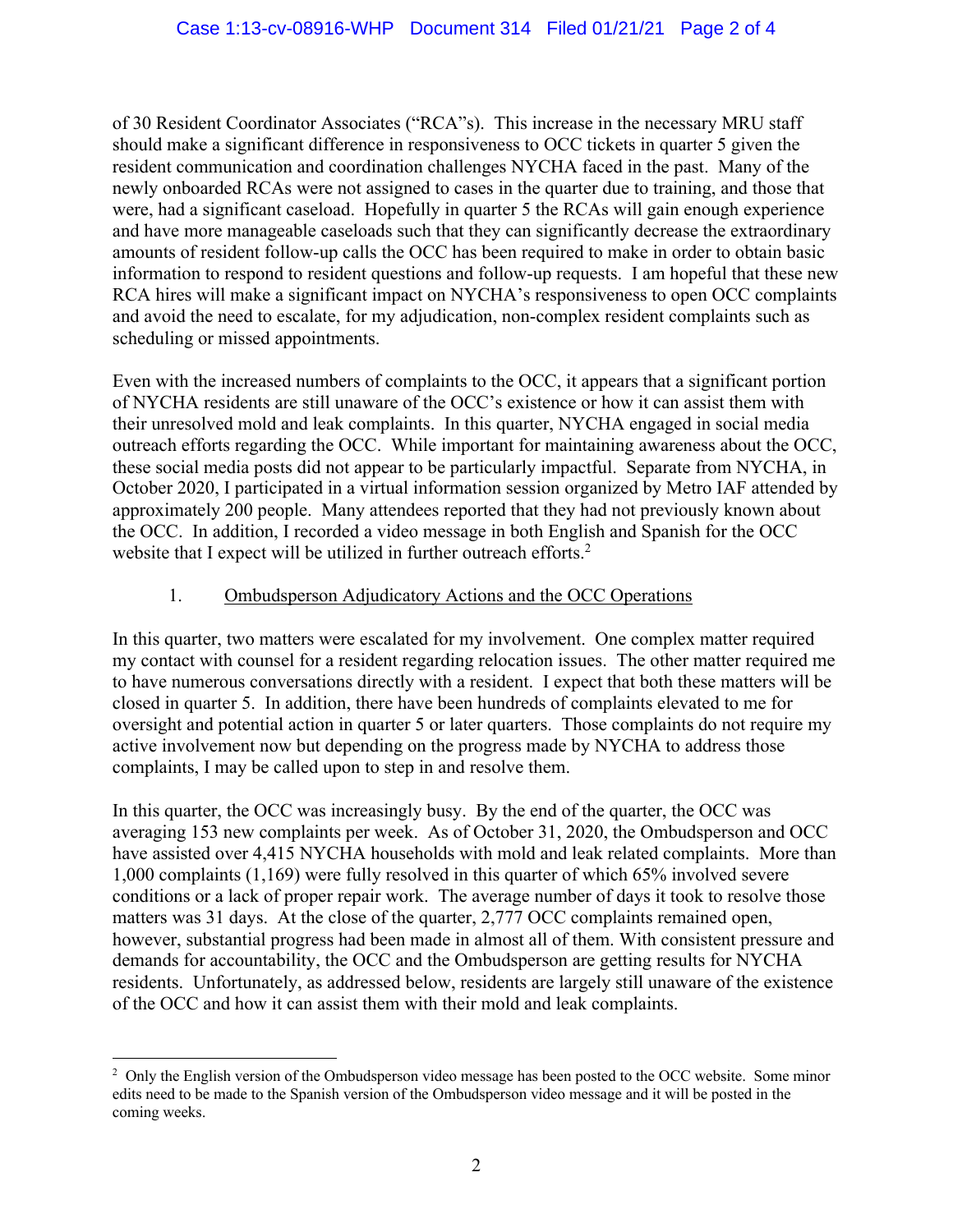# 2. NYCHA Staffing

As noted in prior reports, NYCHA staffing challenges are perhaps one of the biggest obstacles to NYCHA's compliance under the Consent Decree. Of course, COVID-19 is still affecting operations NYCHA-wide but NYCHA has continued its commitment, as it should, to prioritizing mold and leak complaints. Despite their prioritization, nearly 20% of mold and leak complaints residents made to the OCC this quarter experienced delays due to COVID-19 (up from 15% last quarter). NYCHA noted in its Quarter 26 report that for 89% of open founded Mold Busters work orders, "NYCHA is far from meeting the 15-day *Baez* consent decree timeliness." NYCHA Leak, Mold and Excess Moisture Remediation Compliance Report August 2nd [*sic*],2020 through November 1st [*sic*], 2020. The delays and backlogs are still, in great part, due to NYCHA's continued need for maintenance workers, plumbers, painters, carpenters, and other skilled trades. And there still remains vacancies at important management levels within developments.

In Quarter 4, 50% of OCC calls were follow-up calls with residents to provide them with basic update information that should have been performed by NYCHA RCAs. However, in this quarter NYCHA appears to have taken a big step forward towards adequately addressing its staffing issues within the MRU by adding 29 of the budgeted 30 RCAs to its team. The additional RCAs should not only make a substantial difference in NYCHA's failures to apprise residents of the basic status of their mold and leak complaints, but also should significantly reduce the costs of the OCC to NYCHA. In this quarter, the average case load per RCA was 94 complaints. As I have emphasized from the OCC's inception, simple, effective, and humane communications with residents must be its highest priority. Basic, frequent, and effective communication with residents suffering from unresolved mold and leak problems will reduce overall OCC costs and, most importantly, establish goodwill with its residents.

#### 3. Continued Resident Outreach Difficulties

As reported in prior quarters, NYCHA does not appear to have been able to reach the majority of residents regarding the existence of the OCC. In this quarter, only 27% of complaints originated from targeted NYCHA outreach efforts such as social media posts, flyers, robo-calls, emails, and mailers, as reported by the residents contacting the OCC. It remains unclear what efforts NYCHA has employed to try and determine the most effective means to reach its residents. In this quarter, NYCHA committed to working with the OCC on the content of its outreach efforts and hopefully those efforts will be fruitful next quarter.

Outside of NYCHA's efforts, on October 27, 2020, I participated in a virtual information session organized and hosted by Metro IAF at which I made a presentation regarding the OCC and my role. Attendees were also able to hear from residents that had benefitted from the OCC. Nearly 200 people attended. Many of the attendees expressed that they were not previously aware of the OCC. We have found that following supplemental outreach activities we have seen an increase in calls to the OCC.

In addition, I recorded an informational video regarding the OCC in English and Spanish. The informational video is available on the OCC website and the OCC provides residents information